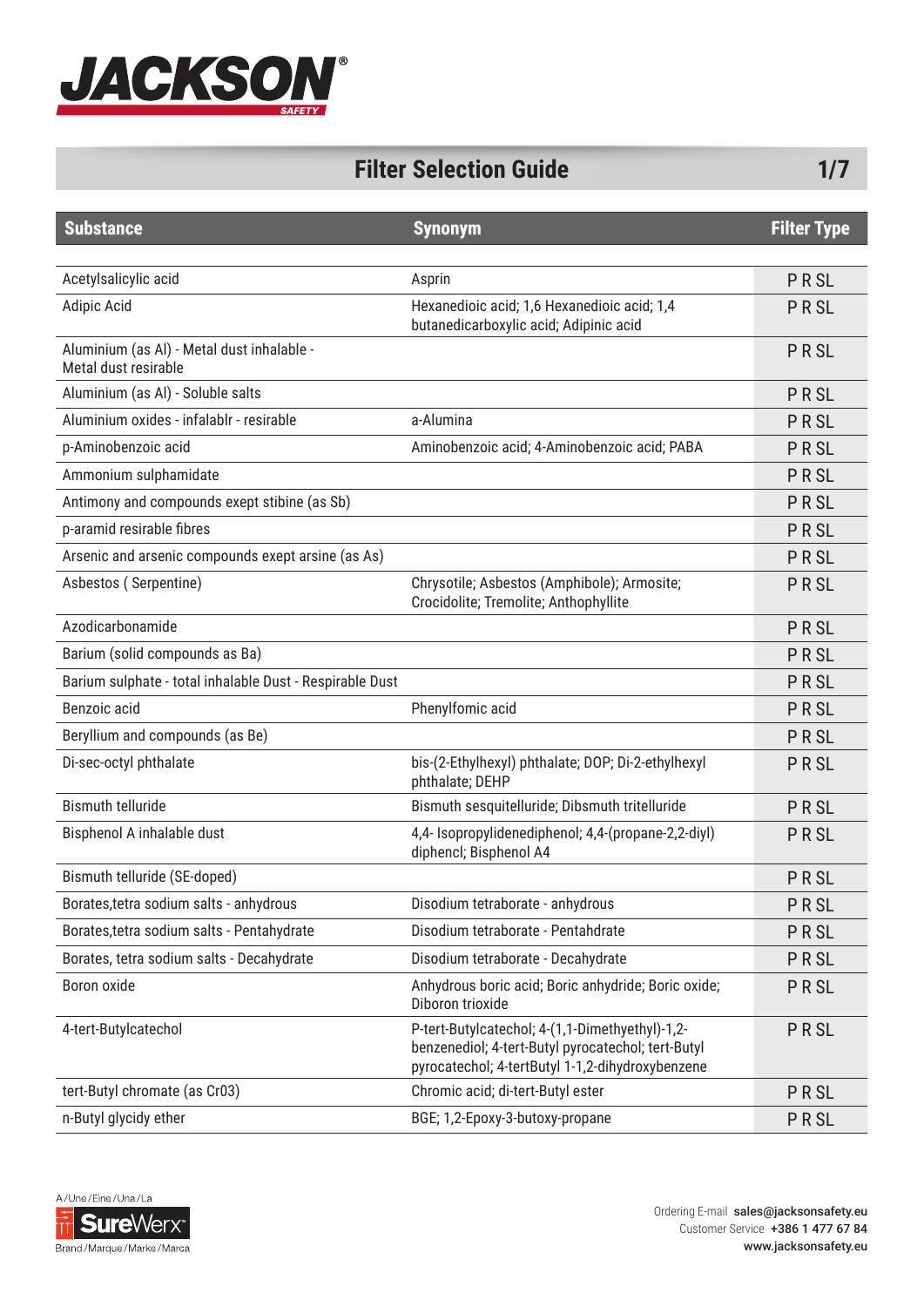

| <b>Filter Selection Guide</b> |  |
|-------------------------------|--|
|-------------------------------|--|

| <b>Substance</b>                                                                                                 | <b>Synonym</b>                                                                   | <b>Filter Type</b> |
|------------------------------------------------------------------------------------------------------------------|----------------------------------------------------------------------------------|--------------------|
|                                                                                                                  |                                                                                  |                    |
| Cadmium& cadmium compounds except cadmium<br>oxide fume, cadmium sulphide & cadmium sulphide<br>pigments (as Cd) |                                                                                  | <b>PRSL</b>        |
| Cadmium oxide fume                                                                                               |                                                                                  | PRSL               |
| Cadmium sulphide and cadmium sulphide<br>pigments-respirable dust (as Cd)                                        |                                                                                  | PRSL               |
| Calcium arsenate (as As)                                                                                         | Tricalcium arsenate; Tricalcium o-arsenate;<br>Cuecumber dust                    | PRSL               |
| Calcium Carbonate-Inhalable dust-respirable dust                                                                 | Marble; Limestone                                                                | PRSL               |
| Calcium chromate                                                                                                 | Calcium chrome yellow                                                            | PRSL               |
| Calcium cyanamide                                                                                                | lime nitrogen; Calcium carbimide                                                 | <b>PRSL</b>        |
| Calcium fluoride (as F)                                                                                          | Fluorite; Fluospar                                                               | PRSL               |
| Calcium hydroxide                                                                                                | Calcium hydrate; hydrated lime; Caustic lime                                     | PRSL               |
| Calcium oxide                                                                                                    | Quicklime; Pebble lime                                                           | PRSL               |
| Calcium silicate- inhalable dust- respirable dust                                                                |                                                                                  | PRSL               |
| Calcium sulphate                                                                                                 |                                                                                  | PRSL               |
| Carbon black                                                                                                     | Channel blavk; lamp black; Furnace black;<br>Thermal black; Acetylene black      | PRSL               |
| Cesium fluoride (as F)                                                                                           |                                                                                  | PRSL               |
| Cesium hydroxide                                                                                                 | Cesium hydrate; Caesium hydroxide                                                | PRSL               |
| Chlorinated diphenyl oxide                                                                                       | Hexachlorodiphenyl oxide                                                         | <b>PRSL</b>        |
| Chromates of lesd (as Cr)                                                                                        |                                                                                  | PRSL               |
| Chromates of zinc (as Cr)                                                                                        |                                                                                  | PRSL               |
| chromuim                                                                                                         | Chromium (II) compounds (as Cr); Chromium (III)<br>compounds (as Cr)             | <b>PRSL</b>        |
| Chromuim (VI) compounds (as Cr)                                                                                  |                                                                                  | PRSL               |
| Citric acid                                                                                                      | 2-Hdroxy-1,2,3-Propanetricarboxylic acid, monohydrate                            | <b>PRSL</b>        |
| Coal dust-Bituminous or lignite (Respirable dust)                                                                |                                                                                  | <b>PRSL</b>        |
| Cobalt and Cobalt compounds (as Co)                                                                              |                                                                                  | <b>PRSL</b>        |
| Copper, dust and mist (as Cu)-fume (as Cu)                                                                       | copper, fume (as Cu)                                                             | <b>PRSL</b>        |
| Cresote                                                                                                          |                                                                                  | <b>PRSL</b>        |
| Crotonaldehyde                                                                                                   | B-Methylacrolein; Propylene aldehyde;<br>Crotonic aldehyde                       | <b>PRSL</b>        |
| Cryofluorane                                                                                                     | Freon - 114; Refrigerant 114; Halon - 242; FC-114;<br>Dichlorotetra-Fluoroethane | <b>PRSL</b>        |
| Crtolite (as F)                                                                                                  | Greenland spar; Iceton                                                           | <b>PRSL</b>        |

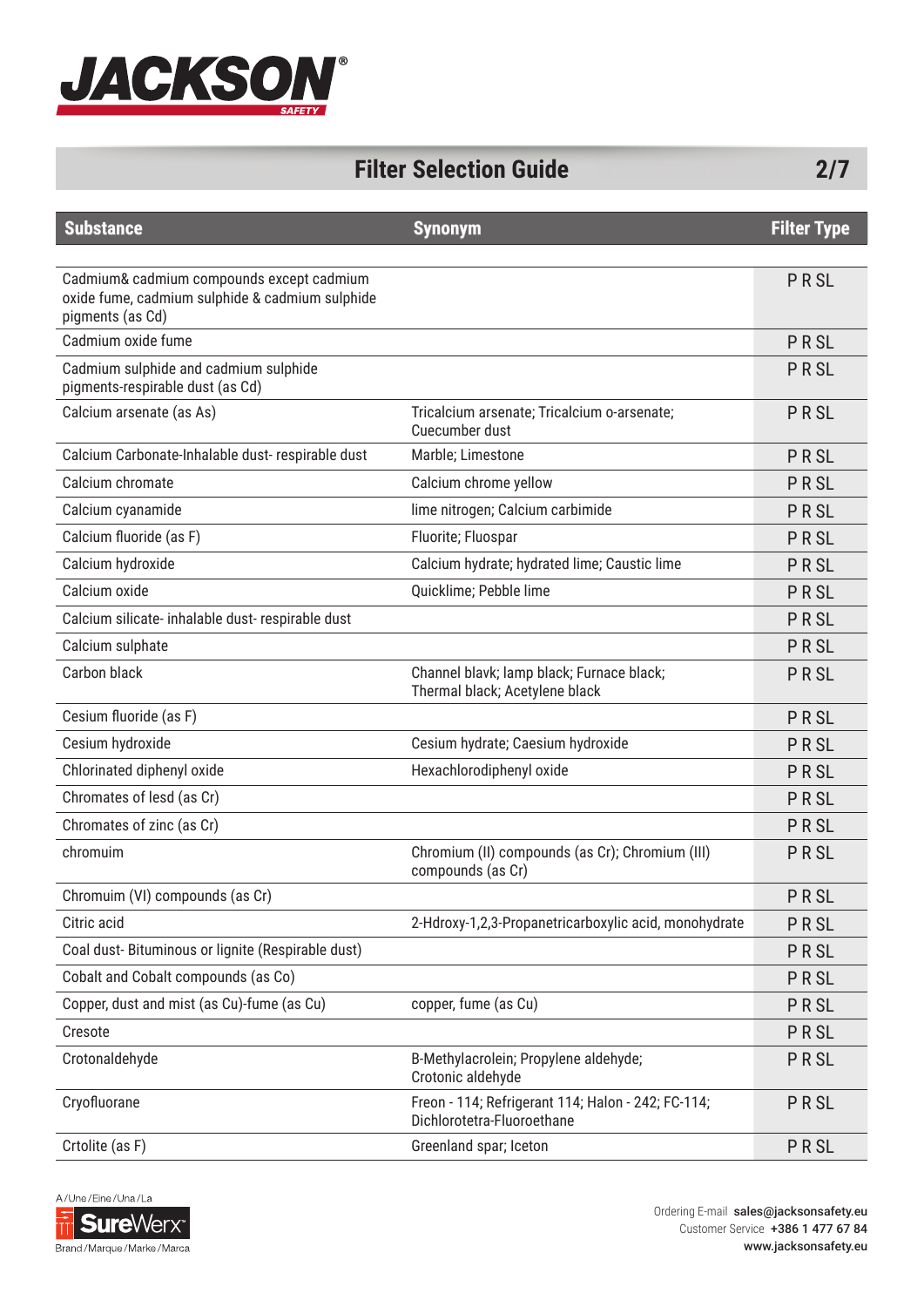

#### **Filter Selection Guide 3/7**

| <b>Substance</b>                                              | <b>Synonym</b>                                                                        | <b>Filter Type</b> |
|---------------------------------------------------------------|---------------------------------------------------------------------------------------|--------------------|
|                                                               |                                                                                       |                    |
| Cyanamide                                                     | Cyanogenamide; Carbodiimide                                                           | <b>PRSL</b>        |
| Diatomaceous earth (uncaicined) (Respirable Dust)             | Diatomite                                                                             | <b>PRSL</b>        |
| Dibutyl phenyl phosphate                                      | <b>DBPP</b>                                                                           | <b>PRSL</b>        |
| Diethyl phthalate                                             | Ethylphthalate; DEP                                                                   | <b>PRSL</b>        |
| Dimethyl adipate                                              | Dimethyl ester                                                                        | <b>PRSL</b>        |
| 3,5-Dinitro-o-toluamide                                       | Dinitrolmide                                                                          | <b>PRSL</b>        |
| Dphenylamine                                                  | DPA; N-phenylaniline                                                                  | <b>PRSL</b>        |
| 2,6-Di-tert-buyl-p-cresol                                     | Butylated hydroxytoluene; BHT; 2,6-Ditertiary- butyl-<br>para-cresol                  | <b>PRSL</b>        |
| 6,6'-Di-tert-butyl-4,4'-thiodi-m-cresol                       | 4,4'-Thiobis (6--tert-butyl-m-cresol); 4,4'-Thiobis<br>(3-methyl-6-tert-butyl phenol) | <b>PRSL</b>        |
| Emery- Total inhalable dust - Respirable dust                 | Corundum                                                                              | <b>PRSL</b>        |
| Erythromtcin                                                  | Dotycin; Erycin; Ericynum; E-Mycin, Pentadecanoic acid                                | <b>PRSL</b>        |
| <b>EDTA</b>                                                   | Ethylenediaineteraacetic acid; N,N'-1,2-<br>Ethanediylbis(N-carboxymethyl)- Glycine   | <b>PRSL</b>        |
| Ferroucene                                                    | Dicyclopentadienyl iron;bis-Cyclopentadienyl iron                                     | PRSL               |
| Ferrous foundry particulate-inhalable dust-<br>resirable dust |                                                                                       | <b>PRSL</b>        |
| Ferrovanadium, dust                                           |                                                                                       | <b>PRSL</b>        |
| Fluorides (as F)                                              |                                                                                       | <b>PRSL</b>        |
| flour dust                                                    |                                                                                       | <b>PRSL</b>        |
| Glycerol, mist                                                | Glycerin                                                                              | <b>PRSL</b>        |
| Grain dust (oats, wheat, barley)                              |                                                                                       | <b>PRSL</b>        |
| Graphite (natural)-inhalable - respirable                     | Plumbago; Corbo minerals; Black lead; Silver lead                                     | <b>PRSL</b>        |
| Gysum - Total inhalable dust-respirable dust                  |                                                                                       | <b>PRSL</b>        |
| Hafnium and compounds, dust and mists (as Hf)                 |                                                                                       | <b>PRSL</b>        |
| Hardwood dust                                                 |                                                                                       | <b>PRSL</b>        |
| Hexachlorobenzene                                             | Perchlorobenzene                                                                      | <b>PRSL</b>        |
| Hydrogenated terphenyls                                       | Hydrogenated terphenyls                                                               | <b>PRSL</b>        |
| Indium and compounds (as In)                                  |                                                                                       | <b>PRSL</b>        |
| Iron oxide fume                                               | Ferric oxide fume                                                                     | <b>PRSL</b>        |
| Iron salts, soluble (as Fe)                                   | Iron salts, soluble (as Fe)                                                           | <b>PRSL</b>        |
| Ferric/Ferrous salts, soluble                                 | Ferrous sulfate and chloride; nitrate & sulphate                                      | <b>PRSL</b>        |
| Isocyanuric acid-Total-Resirable                              | s-triazinetriol; Cyanuric acid;<br>s-Triazine-2,4,6(1H,3H,5H)-trione                  | PRSL               |

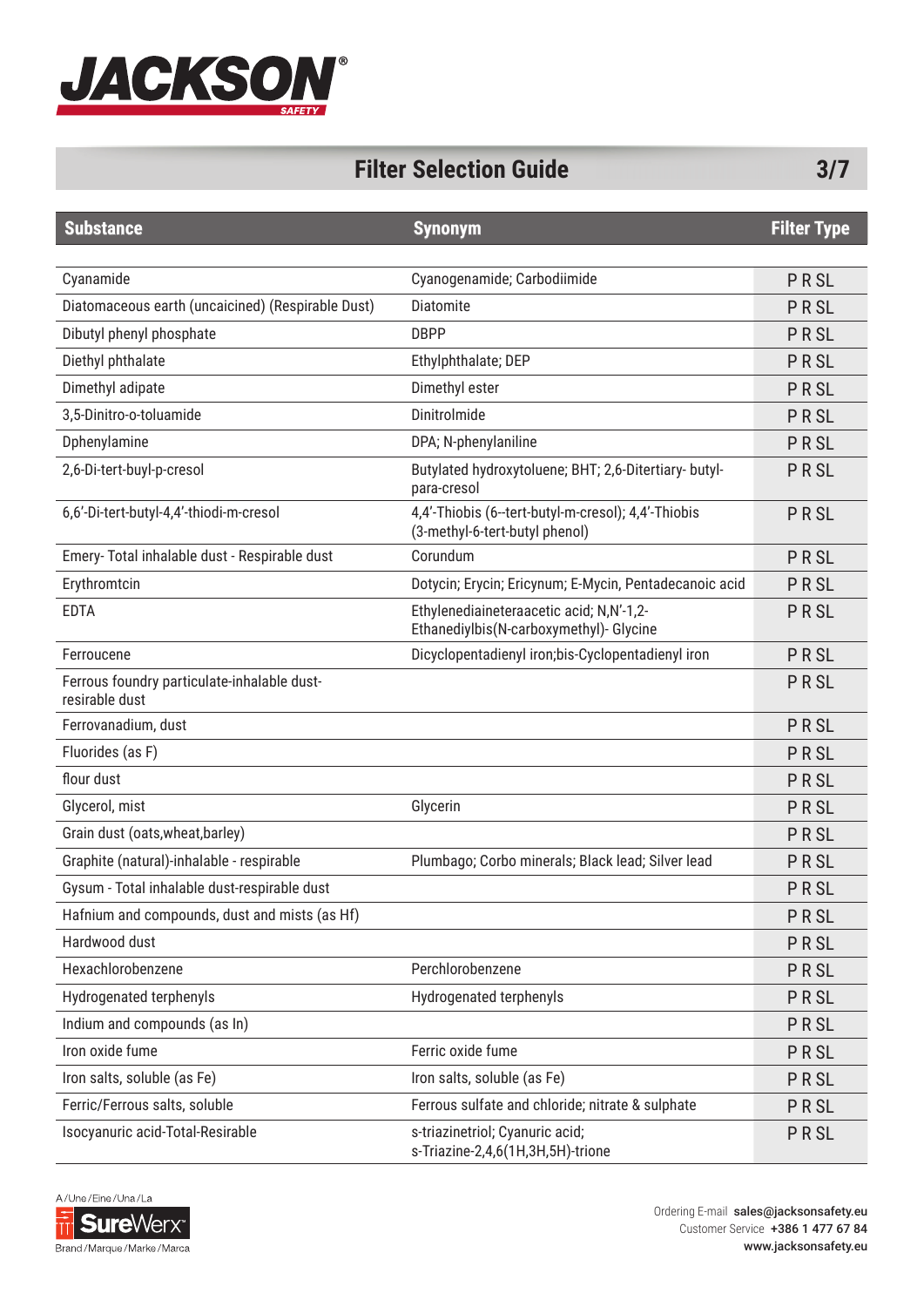

## **Filter Selection Guide 4/7**

| <b>Substance</b>                                                     | <b>Synonym</b>                                                               | <b>Filter Type</b> |
|----------------------------------------------------------------------|------------------------------------------------------------------------------|--------------------|
|                                                                      |                                                                              |                    |
| Isophthalic acid-resirable                                           | 1,3-Dicarboxylic acid; IA; IPA (Isophthalic acid);<br>m-phthatic acid        | PRSL               |
| Kaolin (Resirable dust)                                              | China clay; Aluminium silicate                                               | PRSL               |
| Laboratory animal allergens                                          |                                                                              | <b>PRSL</b>        |
| Lead, metal and inorganic dust and fumes (as Pb)                     |                                                                              | <b>PRSL</b>        |
| Lead arsenate (as As)                                                |                                                                              | <b>PRSL</b>        |
| Lead chromate (as Cr)                                                | Chrome orange; Red lead chromate                                             | <b>PRSL</b>        |
| Limestone-Total inhalable dust-Repirable dust                        | Calcium Crabonate; Marble                                                    | PRSL               |
| Lithium fluoride (as F)                                              |                                                                              | PRSL               |
| Lithium hydride                                                      |                                                                              | PRSL               |
| Lithium hydroxide                                                    |                                                                              | PRSL               |
| Lithium hydroxide monohydrate                                        |                                                                              | PRSL               |
| Lithium oxide                                                        | Dilithium oxide; Lithium monoxide                                            | PRSL               |
| Magnesite - Total inhalable dust                                     | Magnesium carbonate-total inhalable dust                                     | <b>PRSL</b>        |
| Magneite-Respirable dust                                             | magnesium carbonate- Respirable dust                                         | PRSL               |
| Magnesium oxide -- Total inhalable dust-total<br>respirable dust     | Magnesia fume                                                                | <b>PRSL</b>        |
| Man-made mineral fibres                                              | <b>MMMF</b>                                                                  | PRSL               |
| manganese, dust and compounds (as Mn)                                | Manganese, metal fume                                                        | PRSL               |
| Manganese oxide fume (as Mn)                                         | Manganese oxide; trimanganese tetroxide                                      | PRSL               |
| Mercury, Vapour                                                      | Quicksilver, Hg                                                              | PRSL               |
| 4,4'-Methylene dianilline                                            | 4,4'-Diaminodiphenylmethane; MDA                                             | PRSL               |
| N-Methyl-N-2,4-6-tetranitroaniline                                   | 2,4,6-Trinitrophenyl-methylnitramine; Tetryl; Nitramine;<br><b>Tetralite</b> | PRSL               |
| Mica (less than 1% quartz)-total inhalable dust -<br>Respirable dust |                                                                              | PRSL               |
| Molybdenum, soluble compounds (as Mo)                                |                                                                              | <b>PRSL</b>        |
| Molybdenum, insoluble compounds (as Mo)                              |                                                                              | <b>PRSL</b>        |
| Molybdenum, metal fume (as Mo)                                       |                                                                              | <b>PRSL</b>        |
| Nickel, metal dust (as Ni)                                           |                                                                              | <b>PRSL</b>        |
| Nickel, metal fume (as Ni)                                           |                                                                              | <b>PRSL</b>        |
| Nickel, soluble compounds (as Ni)                                    |                                                                              | <b>PRSL</b>        |
| Nuisance particulates-total inhalable dust -<br>Respirable dust      |                                                                              | PRSL               |

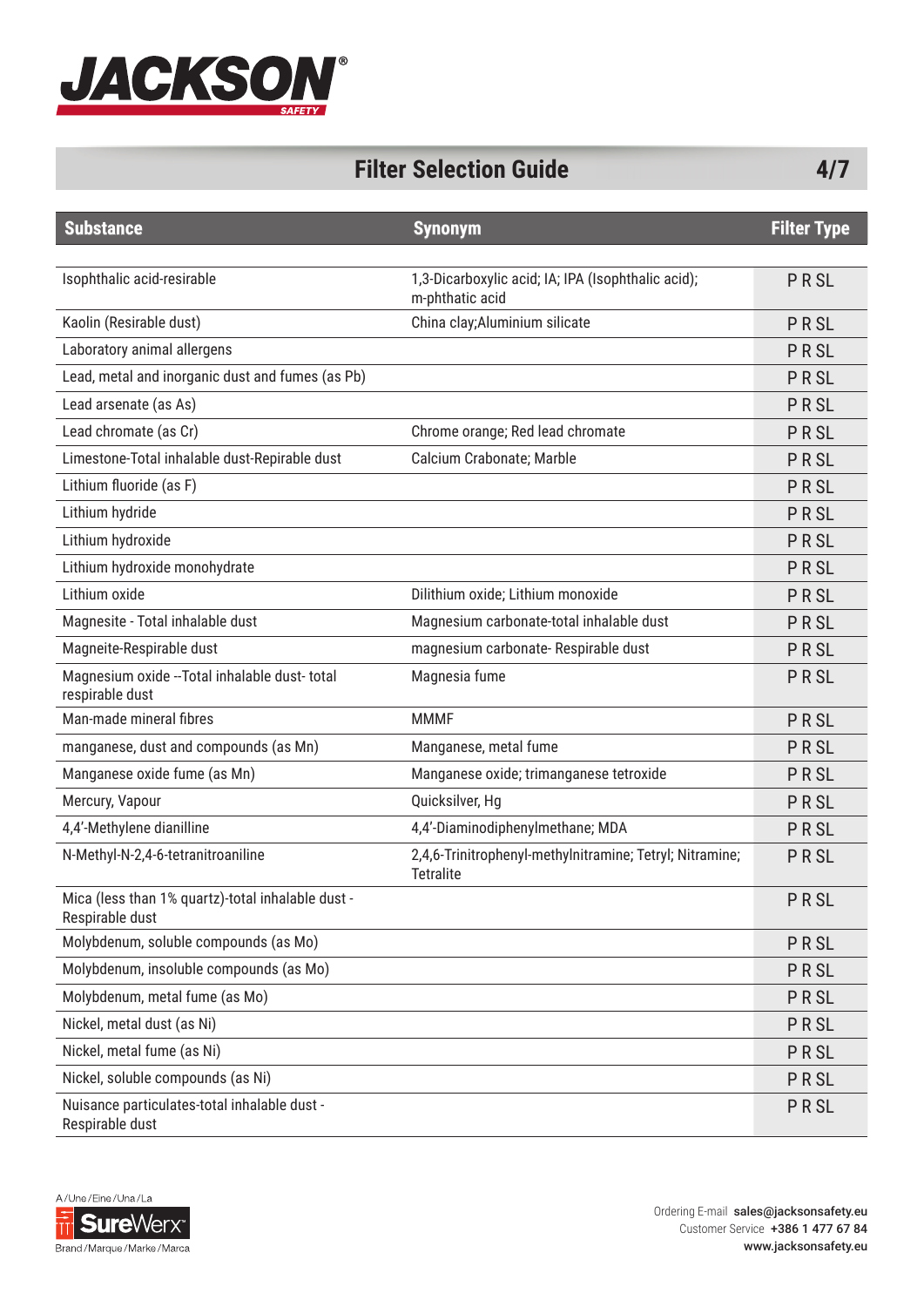

# **Filter Selection Guide 5/7**

| <b>Substance</b>                                                                            | <b>Synonym</b>                                                                                  | <b>Filter Type</b> |
|---------------------------------------------------------------------------------------------|-------------------------------------------------------------------------------------------------|--------------------|
|                                                                                             |                                                                                                 |                    |
| Nylon - Inhalable- Resoirable                                                               | Nylon 6, Perlon, polycarprolactam; Poly[imino<br>(1-oxo-1,6-hexanediyl)                         | <b>PRSL</b>        |
| Oil mist (mineral)                                                                          | white mineral oil; Cutting oil; Heattreating oil; Cable oil;<br>lubricating oil                 | <b>PRSL</b>        |
| Orthophosphoric acid                                                                        | Phosphoric acid; White phosphoric acid; o-phosphoric<br>acid; m-phosphoric acid                 | <b>PRSL</b>        |
| Paracetamol-Total inhalable dust                                                            |                                                                                                 | <b>PRSL</b>        |
| Paraffin wAX fume                                                                           |                                                                                                 | <b>PRSL</b>        |
| Penyaerythritol - total inhalable dust - Respirable dust                                    | Tetramthylolmethane; 2,2-bis(Hydroxymethyl) - 1,3-<br>propanediol - respirable dust             | <b>PRSL</b>        |
| Diphosphorus pentasulphide                                                                  | Phosphorus pentasulphide; phosphoeic sulphide                                                   | <b>PRSL</b>        |
| m-Phthalodintrile                                                                           | 1,3-Benzenedicarbonitrile; m-PDN; m-Dicyanobenzene;<br>Isophthalodinitrile; 1,3- Dicyanobenzene | <b>PRSL</b>        |
| o-Phthalodinitrile                                                                          | 1,2-benzenedicarbonitrile; 1,2-dicyanobenzene;<br>o-Benzodinitrile; Phtalic acid dinitrile      | <b>PRSL</b>        |
| Picric acid                                                                                 | 2,4,6-Trinitrophenol; Lyddite; Pertite; Shimose; Melinite                                       | <b>PRSL</b>        |
| Piperazine dihydrochloride                                                                  | Dihydrochloride salt of diethylene-diamine                                                      | <b>PRSL</b>        |
| PiperAXine and salts                                                                        | 1,4-Piperazine; 1,4- Diazacychlohexane;<br>Diethylenediamine; Hexahydropyrazine; Piperazidine   | <b>PRSL</b>        |
| Olaster of paris-Metal inhalable dust - Respirable dust                                     |                                                                                                 | <b>PRSL</b>        |
| Platinum - metal, dust and mist - Metal fume                                                |                                                                                                 | PRSL               |
| Platinum compounds, soluble (except certain halogeno<br>Pt compounds)(as Pt) as particulate |                                                                                                 | <b>PRSL</b>        |
| Polyethylene glycols                                                                        | PEG; Polyoxyethylene; PEG (polyethylene glycols)                                                | <b>PRSL</b>        |
| Polypropylene clycols                                                                       | PPG                                                                                             | <b>PRSL</b>        |
| Ployvinyl chloride - inhalable dust- Respirable dust                                        |                                                                                                 | <b>PRSL</b>        |
| Portland Cement - Total inhalable dust -<br>Respirable dust                                 |                                                                                                 | <b>PRSL</b>        |
| Potassium Bicarbonate                                                                       | Potassium acid carbonate; Carbonic acid;<br>Monopotassium salt; Potassium hydrogen carbonate    | <b>PRSL</b>        |
| Potassium bromate                                                                           | Bromic acid potassium salt                                                                      | <b>PRSL</b>        |
| Potassium hydroxide                                                                         | Caustic potash; Lye (Potassium hydroxide);<br>Potassium hydrate                                 | PRSL               |
| Propylene glycol - particulates                                                             | Propylene glycol; 1,2-Propanediol; 1,2-Dihydroxy-<br>propane; methyl glycol; Propane - 1,2-diol | <b>PRSL</b>        |
| Pulverised fuel ash-inhalable dust - Respirable dust                                        |                                                                                                 | <b>PRSL</b>        |
| Refactory cermatic fibres and special purpose fibres                                        |                                                                                                 | <b>PRSL</b>        |
| Reesorcinol                                                                                 | m-Dihydroxybenzene; 1,3-benzenediol;                                                            | <b>PRSL</b>        |

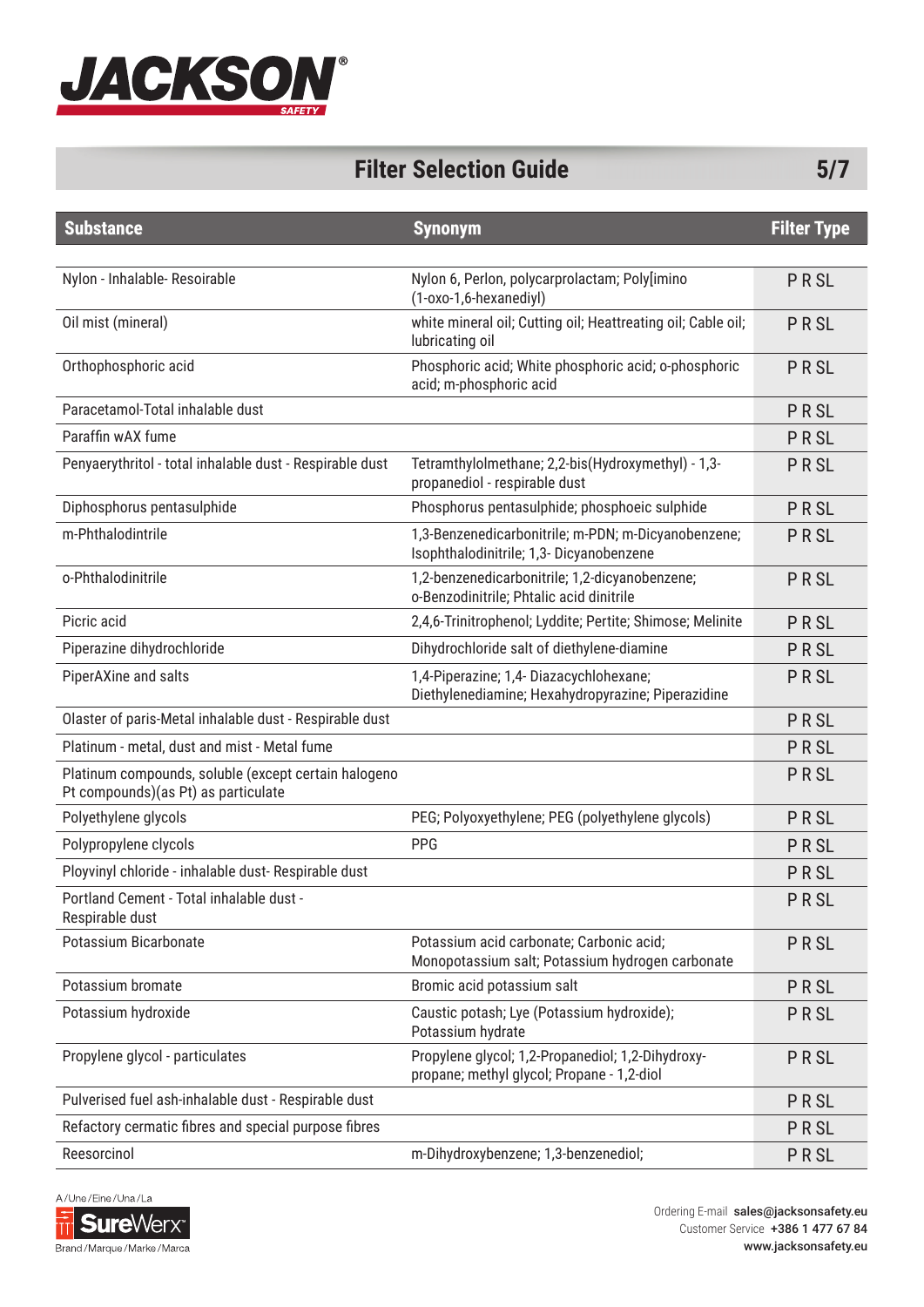

| <b>Filter Selection Guide</b> | 6/7 |
|-------------------------------|-----|
|-------------------------------|-----|

| <b>Substance</b>                                                                   | <b>Synonym</b>                                                                                  | <b>Filter Type</b> |
|------------------------------------------------------------------------------------|-------------------------------------------------------------------------------------------------|--------------------|
|                                                                                    |                                                                                                 |                    |
| Rhodium, metal fumes and dust                                                      |                                                                                                 | <b>PRSL</b>        |
| Rhodium, - insoluble compounds, dust and mist (as Rh)<br>- soluble salts (as Rh)   |                                                                                                 | <b>PRSL</b>        |
| Rosin based solder flux fume                                                       | Colophony                                                                                       | <b>PRSL</b>        |
| Rouge - Total inhalable dust - Respirable dust                                     | Red iron oxide; Blended red oxides                                                              | <b>PRSL</b>        |
| Rubber fume                                                                        |                                                                                                 | <b>PRSL</b>        |
| Rubber process dust                                                                |                                                                                                 | <b>PRSL</b>        |
| Selenium and compounds (exept Hydrogen Selenide)-<br>Dust, mists and fumes (as Se) |                                                                                                 | <b>PRSL</b>        |
| Silica, amorphous - total inhalable dust - Respirable<br>dust                      |                                                                                                 | <b>PRSL</b>        |
| Silica, fused - Respirable dust                                                    |                                                                                                 | <b>PRSL</b>        |
| Silica, crystalline - Respirable dust                                              | Quartz; Cristobalite                                                                            | <b>PRSL</b>        |
| Silica, crystalline - Respirable dust                                              | Tripoli                                                                                         | <b>PRSL</b>        |
| Silicon - Total inhalable dust - Respirable dust                                   |                                                                                                 | <b>PRSL</b>        |
| Silicon carbide (not Whiskers) - Total inhalable dust -<br>Respirable dust         | Carbon Silicide; Carborundum                                                                    | <b>PRSL</b>        |
| Silver (metal)                                                                     |                                                                                                 | <b>PRSL</b>        |
| Silver, compounds (as Ag)                                                          |                                                                                                 | <b>PRSL</b>        |
| Soapstone - Total inhalable dust - Respirable dust                                 | Massive talc; Steatite; soapstone silicate                                                      | <b>PRSL</b>        |
| Sodium carbonate - Total inhalable dust -<br>Respirable dust                       |                                                                                                 | <b>PRSL</b>        |
| Sodium fluoroacetate                                                               | 1080; Sodium monofluoroacetate; SFA                                                             | <b>PRSL</b>        |
| Sodium hydroxide                                                                   | Caustic soda; Soda Iye; Lye (Sodium hydroxide)                                                  | <b>PRSL</b>        |
| Sodium silicate - Total inhalable dust - Respirable dust                           |                                                                                                 | <b>PRSL</b>        |
| Softwood dust                                                                      |                                                                                                 | <b>PRSL</b>        |
| Starch - Total inhalable dust - Respirable dust                                    | Corn starch                                                                                     | <b>PRSL</b>        |
| Stearates - inhalable dust - Respirable dust                                       | Aluminum stearate, calcium stearate; Glyceral stearate,<br>lithium srearate, Potassium stearate | <b>PRSL</b>        |
| Strontium chromate (as Cr)                                                         | Strontium yellow; C.I.pigment yellow 32                                                         | <b>PRSL</b>        |
| Strychnine                                                                         |                                                                                                 | <b>PRSL</b>        |
| Sucrose                                                                            | Table sugar; Saccharose                                                                         | <b>PRSL</b>        |
| Talc - respirable dust                                                             | Hydrous magnesium silicate; steatite talc;<br>Non-fibrous talc                                  | <b>PRSL</b>        |
| Tantalum                                                                           | Tantalum, metal and oxide dusts; Tantalum,<br>metal fume                                        | <b>PRSL</b>        |